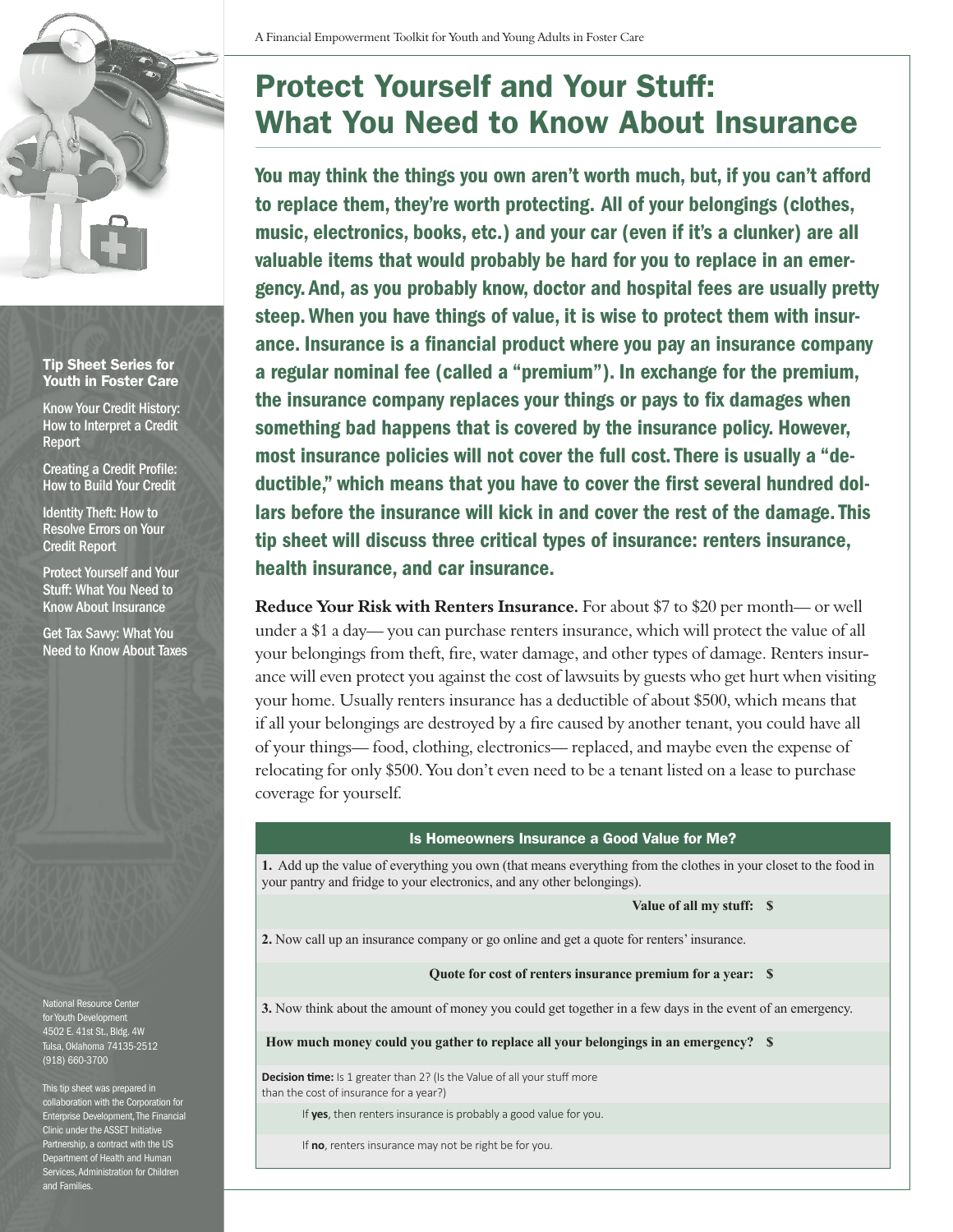You can search for renters' insurance policies by having different companies call you by going to *http://www.netquote.com/ [renters-insurance-quotes.aspx](http://www.netquote.com/renters-insurance-quotes.aspx)* or *http://quotewizard.com/renters-insurance*. Another option is to go and request quotes directly from different insurance companies' websites. Most major insurance companies sell renters insurance. Also there may be local insurance companies in your area, which you can find by searching online. Many factors determine what your premium will be, so you should definitely search around to find the most coverage you can afford at the best price.

**Health Insurance, Make Sure You're Covered:** Health insurance is critical. Serious accidents, debilitating diseases, and other medical emergencies can strike anyone at any time, even young, healthy people. Without health insurance, the extremely high cost of medical care will make it nearly impossible for you to get the care you need to get better.

**Stay Eligible for Medicaid:** As youth in foster care or a youth formerly in foster care you are likely eligible for Medicaid benefits (health insurance paid for by the government) until you reach a certain age. The exact age until which you are eligible will vary depending on a number of different factors including what state you live in. Be sure you know exactly what eligibility rules apply to you and what you need to do to maintain your Medicaid eligibility for as long as possible. With the implementation of the new healthcare law, some youth may qualify for Medicaid benefits until age 26. Keep yourself in the loop on what you need to know about your Medicaid eligibility by going to this website *[https://](https://www.healthcare.gov/do-i-qualify-for-medicaid) www.healthcare.gov/do-i-qualify-for-medicaid/* and clicking on the option for more information about your state.

When you're researching your Medicaid eligibility, make sure you find out the answers to these questions. What do I need to do to continue my Medicaid coverage?

How often do a I need to recertify to maintain eligibility?

What do I need to do to recertify?

When will I no longer be eligible for Medicaid?

**Get Ready for the New Health Care:** If you don't qualify for Medicaid, beginning January 1, 2014, the new Health Care requires you to have health insurance. If you don't get health insurance, you'll be required to pay a penalty to the Internal Revenue Service (IRS). Most people's best option will be to access health care benefits through their employer. If your job does not offer health insurance, or if the insurance offered by your employer is not affordable to you, you can access new health insurance "marketplaces." Depending on the state where you live, your marketplace may be operated by your state government or by the Federal government. Regardless of where you live, you can access any marketplace from this central portal: *https://www.healthcare.gov*. You can find more information about health insurance specifically targeted to youth and young adults (and even download a mobile app) here: *http://health.younginvincibles.org/*.

**Protect Your Car and Yourself with Insurance:** If you have a car, in almost all states (except for New Hampshire, Virginia, and Mississippi), you are required by law to purchase car insurance. Driving without car insurance may be a crime in your state and put you at risk for fines and arrest. No matter how you acquire a car, you must register the vehicle with the Department of Motor Vehicle in your state and you will need to show proof of car insurance. Even if you live in a state where car insurance is not required, it is very important that you purchase car insurance to protect yourself and your passengers from bearing tremendous costs if you get into a car accident.

**Get the Best Premium:** As with other types of insurance, you will pay a premium (usually monthly), which will likely be a few hundred dollars each month. There are a number of factors that affect your premium, including age (younger drivers pay more), driving record, the car you drive, your deductible (the higher your deductible, the lower your premium), and where you live. You might be able to reduce the cost of your insurance by taking a defensive driving class or if your car has certain safety features like an air bag or anti-lock brakes.